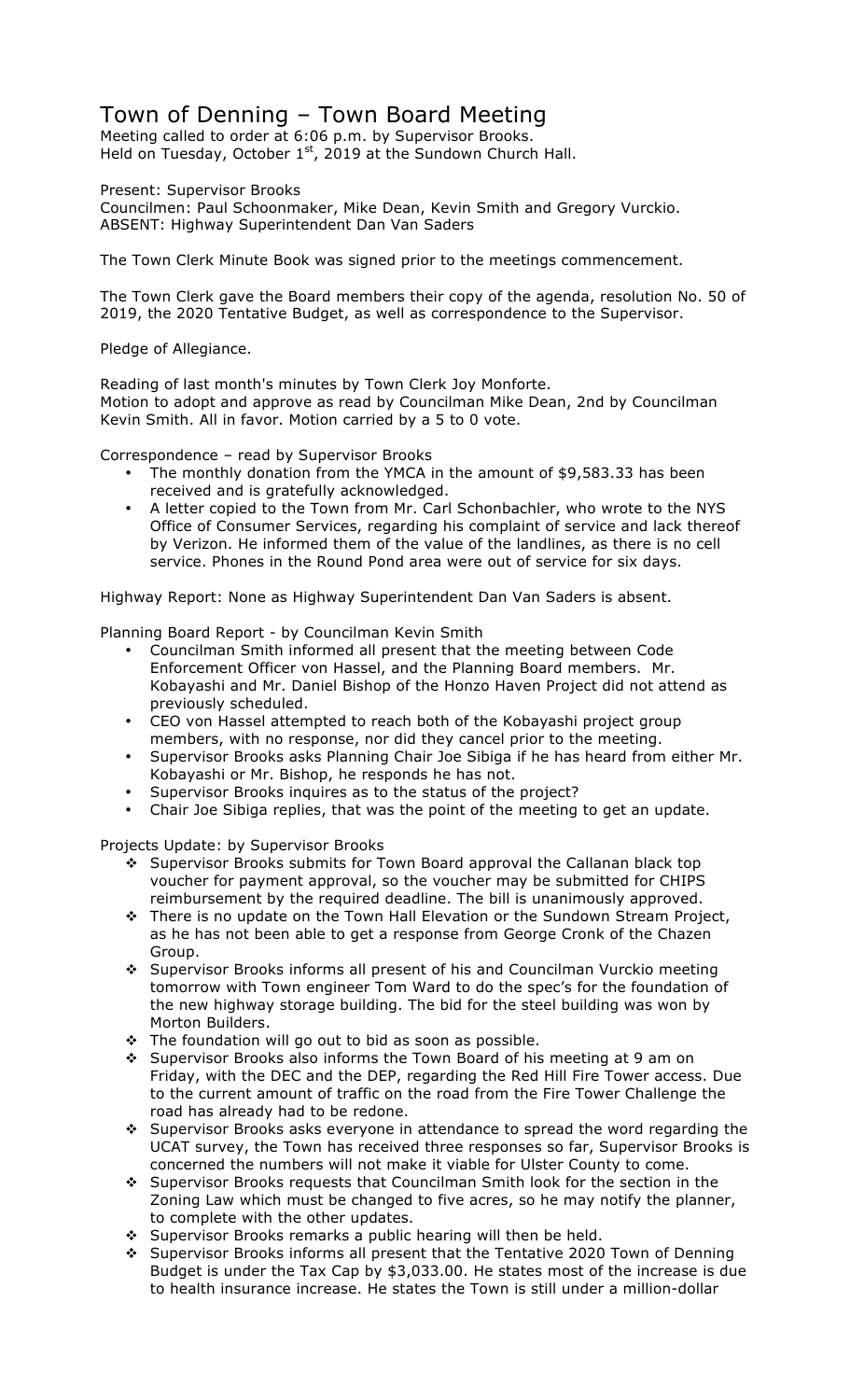budget but is unsure how long that can continue as neither the republicans nor the democrats want to discuss and do anything about the cost of health care.

- $\cdot \cdot$  Further stating that if next years' health insurance increase is ten to twelve percent again the budget could be a million-dollars.
- \* Supervisor Brooks informs those present to expect changes down the road from UCRRA; the Seneca Falls landfill has not been expanded yet, the proposed three county plan did not work and UCRRA is going to be making changes.

## Resolution No. 50 of 2019

**WHEREAS** New York State Real Property Law Section 523 grants the Town Board the right to appoint a Board of Assessment Review, and

**WHEREAS** the term for current appointment expired on September 30, 2019 and

**WHEREAS** the member has expressed a desire to volunteer for public service.

**NOW THEREFORE BE IT RESOLVED** that Nancy Parrow be re-appointed to the Town of Denning Board of Assessment Review for the 5-year term as required by New York State Law, to expire September 30, 2024.

**Whereupon**, the Resolution was put to a vote, recorded as follows:

Motion to adopt and approve by Councilman Gregory Vurckio, 2<sup>nd</sup> by Councilman Kevin Smith. Roll Call Vote: Councilman Mike Dean AYE Councilman Paul Schoonmaker AYE Councilman Kevin Smith AYE Councilman Gregory Vurckio AYE Supervisor David Brooks AYE Motion carried following a unanimous roll call vote.

Supervisor Comments: See above

Supervisor Brooks calls for Councilmen Comments:

- " Councilman Gregory Vurckio informs the Board that the CWT has elected officers. The third supplemental side Agreement of the MOA has all signatures. Attorney for the CWC Tim Cox has informed the CWT that the contract is now in place and the septic program has resumed.
- " Councilman Schoonmaker submits a court update: a controlled substance was reduced to a violation, disorderly conduct.
- The Court has a Encon ticket.
- " Bench trial scheduled for a ticket in the Riparian Corridor was plead to and a small fine given, as she produced photos of the signage.
- " Councilman Smith will look for the zoning law error.

Supervisor Brooks call for Public Comment:

- $\circ$  Mr. Mr. Hnatiw remarks it is now sixteen months the White House Road issue has been gong on and one month since the last meeting, he wants to know what the Town Board has come up with to rectify the matter.
- $\circ$  Supervisor Brooks replies they have not come up with a solution as of yet.

Supervisor Brooks call for any further comments or discussion. There is none.

Motion to adjourn 6:37 by Councilman Gregory Vurckio, 2<sup>nd</sup> by Councilman Mike Dean, All in favor,

Respectfully Submitted by Joy Monforte, RMC, Town Clerk, October 5<sup>th</sup>, 2019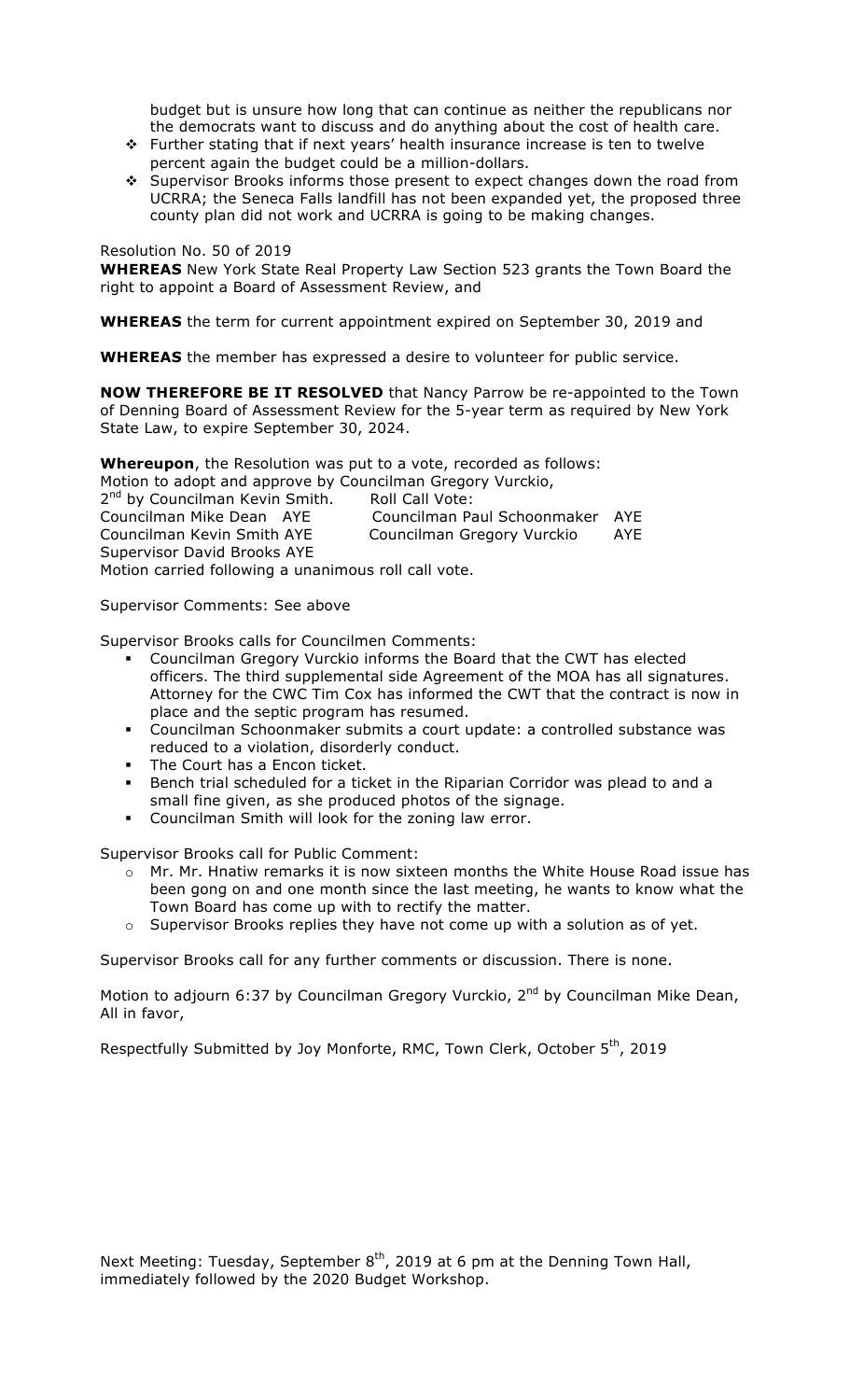## Town of Denning – Town Business Meeting

Meeting held on Tuesday, October  $8^{th}$ , 2019 at the Denning Town Hall. Called to order at 6:00 p.m. by Supervisor David Brooks.

Present: Supervisor David Brooks

Councilmen: Mike Dean, Paul Schoonmaker, Kevin Smith and Gregory Vurckio. Highway Superintendent Dan Van Saders.

The Town Clerk Minute Book was signed prior to the start of the meeting.

The Town Clerk gave the Board members their copy of the agenda, resolution no. 51 of 2019, the budget vs. Actual thru September 2019 and a copy of the items in the court grant for Town Board consideration and approval.

Pledge of Allegiance

Highway Pre Pay Vouchers presented by Hwy Super. Van Saders. (see Warrant #10 Pre-Pay, voucher #29-32) Callanan Industries, Inc. DA5112.2 \$213,143.34 MVP Healthcare Inc. DA9060.8 \$12,118.46 Trust & Agency Account DA9030.8 \$772.23, \$719.52. Whereupon a Motion to approve and pay Highway Pre Paid Vouchers by Councilman Gregory Vurckio, 2<sup>nd</sup> by Councilman Paul Schoonmaker. Motion carried 4 to 0 vote.

Highway Vouchers presented by Highway Superintendent Dan Van Saders.

(see Warrant  $#10$ , voucher  $# 133-142$ )

Bottini Fuel Corp. A5110.4 \$1,647.00

Callanan Inc. DA5110.4 \$104.54, DA5112.4 \$10,676.07.

Fleet Pride DA5130.4 \$1,144.46

M&M Auto Group DA5110.4 \$463.90

Shakelton Auto & Truck Center DA5130.4 \$380.42

Town of Neversink DA5112.4 \$5,771.20

Sarjo Industries, Inc. DA5130.4 \$201.39

Schmidt's Wholesale Inc. DA5110.4 \$158.86

Shakelton Auto & Truck Ctr. DA5130.4 \$772.65

Woods Repair DA5130.4 \$32.00

York Modern Corp. DA5130.4 \$870.63.

Whereupon a Motion to approve and pay Highway Fund vouchers by Councilman Mike Dean, 2<sup>nd</sup> by Councilman Kevin Smith. Motion carried 4 to 0 vote.

Supervisor Brooks opens a discussion on Black Bear Road, asking Hwy. Super. Van Saders about putting material down on the road? He remarks he took a ride on the road and it is in very rough condition, he asks Hwy. Super. Van Saders about using the material the Town has stored?

- o Hwy. Super. Van Saders, replies, he may be able to put a couple of loads of stone down.
- o Discussion follows.
- o Supervisor Brooks opens a discussion on a personnel matter which has become public knowledge.
- o Hwy. Super. Van Saders requests Town Board approval to put the backhoe and the GMC truck out for bid on the auction site.
- o Supervisor Brooks requests the Town Board opinion, he states he believes the crew will not use the GMC, as they have decided they don't like the truck.
- $\circ$  Discussion follows: Councilman Schoonmaker asks what happens if the old one is sold and the new one is not back from the dealer yet?
- o Hwy. Super. Van Saders responds, it should be back by then.
- o Councilman Vurckio inquires if spring would be a better time to sell.
- $\circ$  Councilman Mike Dean responds we don't have to accept the bid if we don't like it and can go back out to auction in the spring.

Motion to authorize Town of Denning Hwy. Super. Van Saders to got out to auction for the backhoe and the GMC truck by Councilman Kevin Smith,  $2^{nd}$  by Councilman Mike Dean, Motion carried, All in favor.

General Pre Pay Vouchers presented by Supervisor Brooks.

(see Warrant #10PP, voucher #69-77)

Central Hudson A1620.4 \$150.71, A5132.4 \$244.82, A8160.4 \$38.13. Morton Buildings, Inc. A5132.2 \$44,775.00.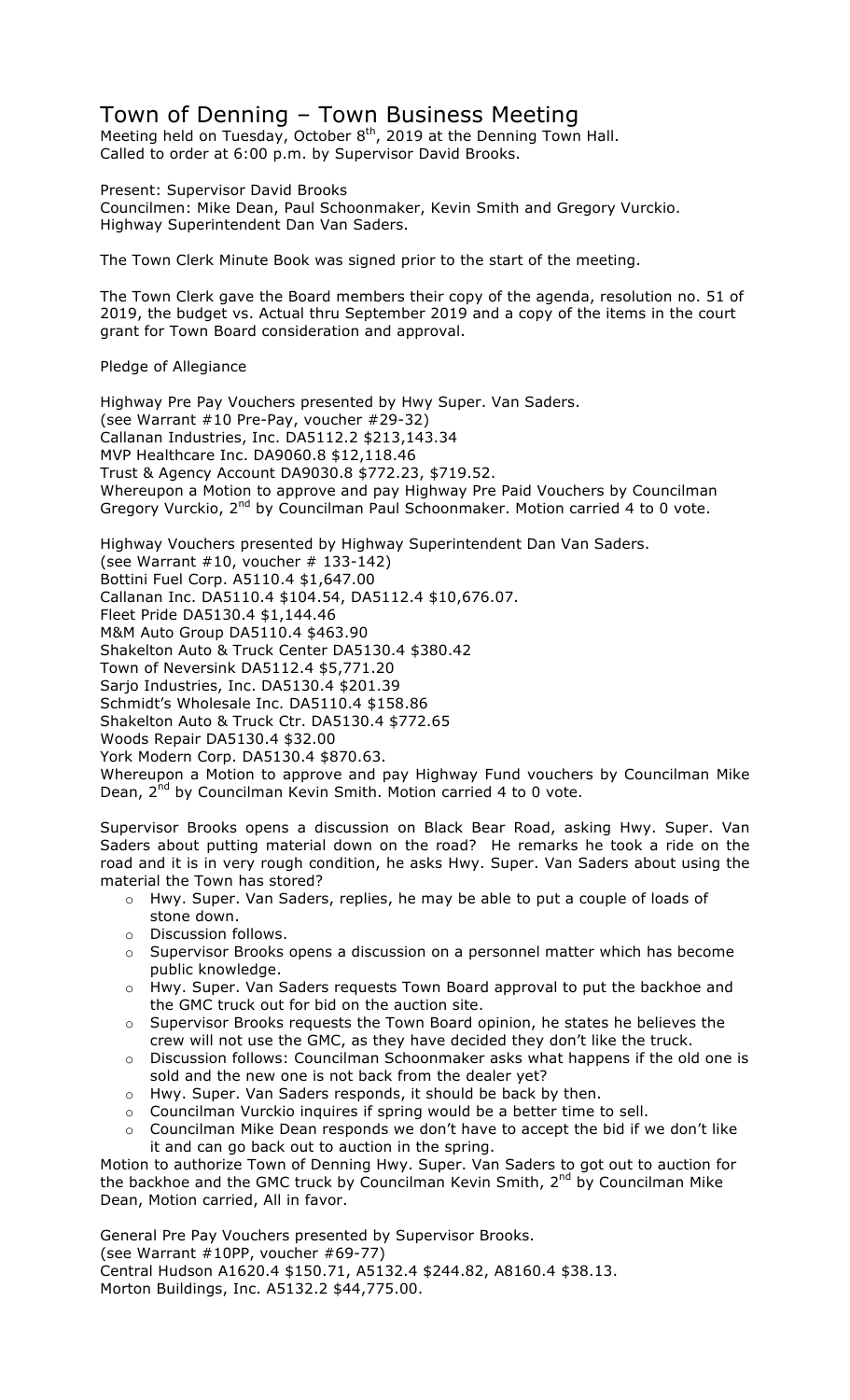MVP Health Care Inc. DA9060.8 \$7,306.20. TWC A1620.4 \$204.51, A5132.4 \$159.63. Trust & Agency Acct. DA9030.8 \$709.09, \$ 296.89, \$248.81. Whereupon a Motion to approve and pay General Fund Pre Pay vouchers by Councilman Mike Dean, 2<sup>nd</sup> by Councilman Kevin Smith, All in favor.

General Vouchers, presented by Supervisor Brooks. (see Warrant #10, vouchers #146-159) Gnome Home Inc. A1410.4 \$41.20. Grahamsville First Aid A4540.4 \$4,811.50. Carl Landon A1460.4 \$265.83. Language Line Services A1110.4 \$7.56. Joy Monforte A1410.4 \$63.20 Mark Moore A5132.4 \$380.00 MVP A9060.8 \$71.50 Office of the State Comptroller A690 \$2,805.00 Quill.com A1620.4 \$149.93,290.36. Postmaster 12725 \$64.00 UCRRA A8160.4 \$2,421.53 Wapner, Koplovitz & Futerfas A1420.4 \$45.00 Callanan Industries A5132.4 \$26,053.45 Whereupon a Motion to approve and pay General Fund vouchers by Councilman Gregory Vurckio, 2<sup>nd</sup> by Councilman Mike Dean. Motion carried.

Supervisor Brooks submits for Town Board consideration and approval the items listed in the court grant application for 2019/2020. Review follows. Resolution No. 51 of 2019

**WHEREAS** the Town of Denning Justice Court is soliciting the Denning Town Board for support in the application of a grant from the New York State Justice Court Assistance Program, and

**WHEREAS** the Town of Denning has complied with the Governor's Tax Cap Law, thereby limiting spending.

**NOW THEREFORE,** be it **RESOLVED** that the Denning Town Board **HEREBY** supports the application of the Denning Justice Court to the New York State Justice Court Program for funding, in the amount of \$13,465.70 in the fiscal year of 2019/2020.

**Whereupon**, the Resolution was put to a vote, recorded as follows: Motion to adopt and approve by Councilman Mike Dean,

2<sup>nd</sup> by Councilman Paul Schoonmaker. Roll Call Vote: Councilman Mike Dean AYE Councilman Paul Schoonmaker AYE Councilman Kevin Smith AYE Councilman Gregory Vurckio AYE Supervisor David Brooks AYE Motion carried following a unanimous roll call vote.

Supervisor Comments:

- Supervisor Brooks informs the Board he and Councilman Vurckio met with Tom Ward the engineer, regarding the slab for the new storage building at the highway dept. He informs the Board the building will be in alinement with the other buildings.
- Supervisor Brooks requests Hwy. Super. Van Saders have the crew move all of the equipment and items stored there.

Motion to authorize the Supervisor to go to bid for a slab for the new storage building by Councilman Mike Dean, 2<sup>nd</sup> by Councilman Kevin Smith, Motion carried, All in favor.

- Supervisor Brooks informs the Board the he and Councilman Kevin Smith met with DEP and DEC regarding the parking issue for the fire tower and the possibility of a parking area on Denning Road. The new parking area would be able to hold twelve or fifteen cars, thereby relieving some of the traffic and parking problems on Coons/Dinch Roads. All of the stake holders thought it was a viable, workable solution.
- Discussion opened on plowing Coons/Dinch Road and the back side of Red Hill Road, discussion includes: traffic, and use of the road, plowing with pickups - not the larger trucks, seasonal designation and improvements, as well as, motor paving.
- Councilman Schoonmaker opens a brief discussion on the budget public hearing date.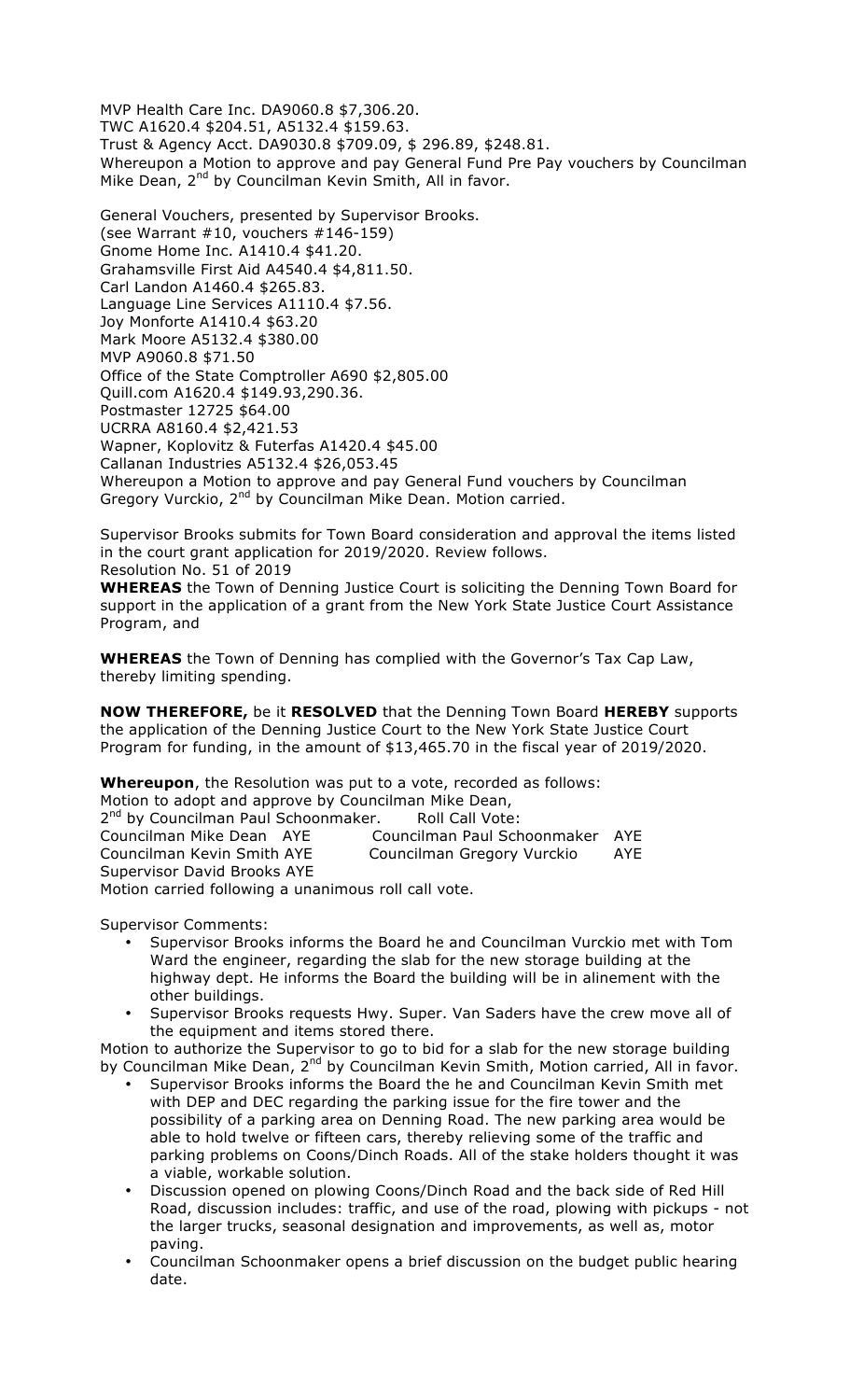• Motion to set the date for 2020 Town of Denning Budget Public Hearing on Wednesday, November 6<sup>th</sup>, 2019 prior to the regularly scheduled Town Board meeting by Councilman Gregory Vurckio, 2<sup>nd</sup> by Councilman Paul Schoonmaker. Motion carried.

Supervisor Brooks call for any further comments or discussion. There is none.

Motion to adjourn the Business meeting and open the 2020 Budget Workshop by Councilman Mike Dean, 2<sup>nd</sup> by Councilman Paul Schoonmaker. Motion carried.

Supervisor Brooks begins a line by line review.

Starting with the General Budget: explaining increases, as well as line decreases, the 2% salary increase for Town employees, the Councilman salary will be staying at \$1,500.00, the Coalition of Watershed Towns dues; doubling and the health insurance increase on both the highway and general side of the budget. The increase of \$4,700.00 in fuel for the highway barn as the wood stove is no longer in use. Increase in garbage and refuse due to unknown changes coming in the future. The revenue was increased to \$75,00.00 State Aid and Sales Tax to \$30,000.00.

The Highway Budget will see increase of 2% on .4 Contractual Expense on all budget lines and Brush and Weeds increased by \$100.00, Snow Removal increase, as well as a 2% increase for .1 Personal Services.

Supervisor Brooks opens a discussion on the Foreman and Dep. Super. being one person now not two. He remarks the when he is out, no one else is in charge. Supervisor Brooks ask for Hwy. Super. Van Saders and the Town Board thoughts on this issue. Discussion follows.

The Sundown Fire Protection District will remain the same for 2020, however there will be an increase the following year.

\$948,000.00 was raised by taxes for 2019 and \$980,000 will be raised for 2020. The 2020 Town of Denning Preliminary Budget is under the NYS Mandated Tax Cap, by \$3,033.00 with a 3.4% budget increase overall.

Councilman Paul Schoonmaker inquires about the budget for the Claryville Waste Water Septic District?

Supervisor Brooks responds he is unable to make a budget because he doers not know the final amount to be given to the Town, which will not be until some time next year and that will not be included on these pages but will have its own section as it is a budget neutral, without any cost to the taxpayers.

Supervisor Brooks call for questions or comments; any ideas anyone has on the budget? The Town Board thanks, Supervisor Brooks, for his efforts on the budget, commenting he deserves a larger raise for all of his work.

Supervisor Brooks asks Hwy. Super. Van Saders if he is happy with the budget? Hwy. Super. Van Saders replies yes.

Supervisor Brooks informs Hwy. Super. Van Saders of the Shared Services, coming in the future with the County, a dollar for dollar match which must be carefully documented. Supervisor Brooks requests Hwy. Super. Van Saders attend U.C. Hwy. Superintendents Association to learn about the required aspects involved and to reach out to other U.C. Town Hwy. Superintendents to get any information possible.

Motion to adjourn at 7:38 by Councilman Mike Dean, 2<sup>nd</sup> by Councilman Gregory Vurckio. All in favor. Motion carried by a 4 to 0 roll call vote. Respectfully Submitted by Joy Monforte, RMC, Town Clerk, October 9<sup>th</sup>, 2019.

Next Town Board meeting: Wednesday, November 6<sup>th</sup>, 2019 at the Denning Town Hall. Prior to Said meeting the Public Hearing for the 2020 Budget will be held at 6:00 PM.